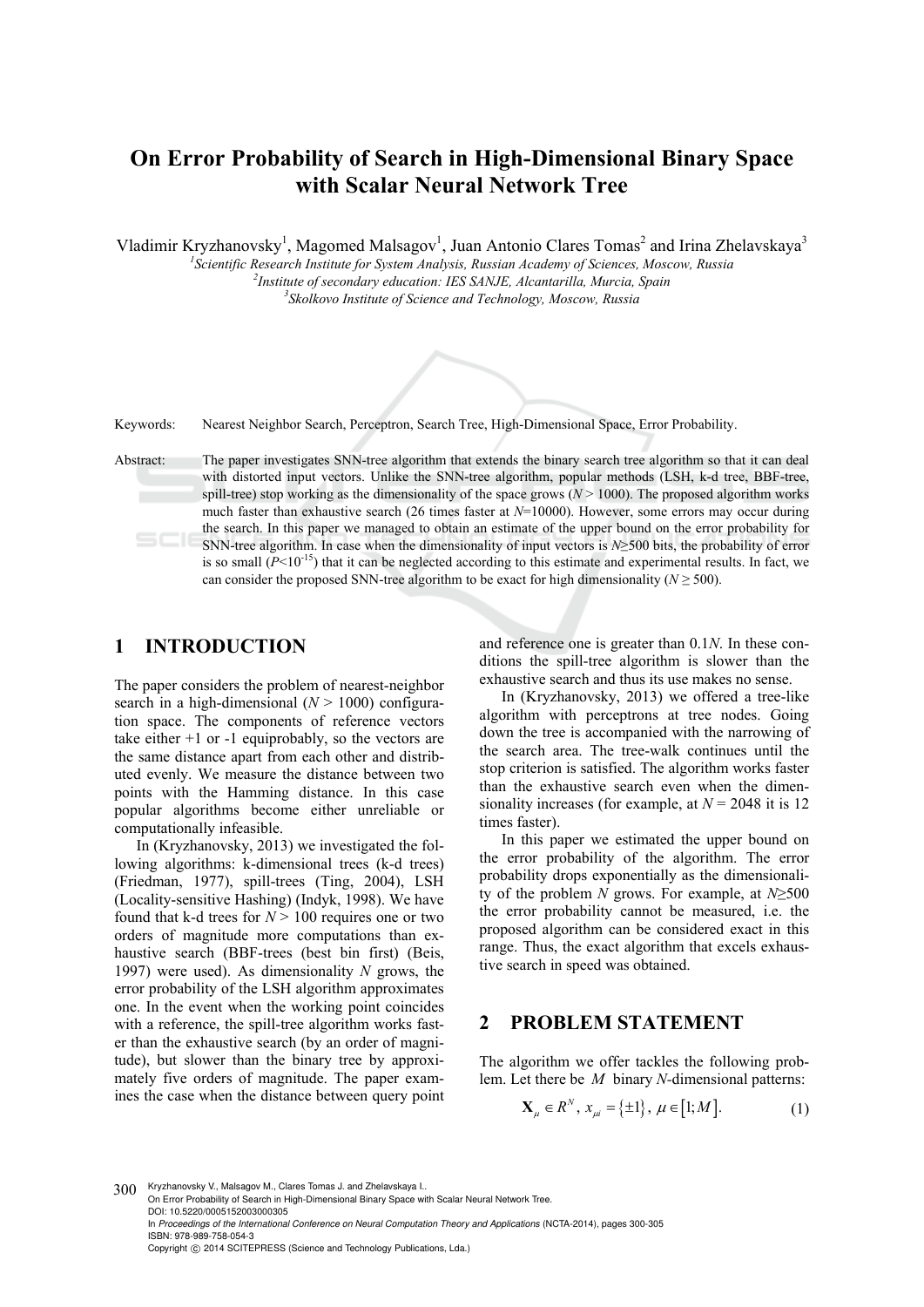A binary vector **X** is an input of the system. It is necessary to find any reference vector  $X_{\mu}$  belonging to a predefined vicinity of input vector **X** . In mathematical terms the condition looks like:

$$
\left| \mathbf{X} \mathbf{X}_{\mu} \right| \ge \left( 1 - 2b_{\max} \right) N, \tag{2}
$$

where  $b_{\text{max}} \in [0;0.5)$  is a predefined constant that determines the size of the vicinity.

We will show below that the algorithm solves a more complex problem from a statistical point of view: it can find the closest pattern to an input vector. The Hamming distance is used to determine the closeness of vectors.

In this paper we consider the case when reference vectors are bipolar vectors generated randomly. Generated independently of one another, the components of the reference vectors take +1 or -1 with equal probability (density coding).

# **3 THE POINT OF THE ALGORITHM**

The idea of the algorithm is that the search area becomes consecutively smaller as we descend the tree. In the beginning the whole set of patterns is divided into two nonoverlapping subsets. A subset that may contain an input vector is picked using the procedure described below. The subset is divided into another two nonoverlapping subsets, and a subset that may contain the input vector is chosen again. The procedure continues until each subset consists of a single pattern. Then the input vector is associated with one of the remaining patterns using the same procedure.

The division of the space into subsets and the search for a set containing a particular vector can be quickly done using a simple perceptron with a "winner takes all" decision rule. Each set is controlled by a perceptron trained on the patterns of corresponding subset. Each output of the root perceptron points to a tree node of the next level. The perceptron of the descendant node is trained on a subset of patterns corresponding to one output of the root perceptron. The descent down a particular branch of the tree brings us to a pattern that can be regarded as a solution. At each stage of the descent we pick a branch that corresponds to the perceptron output with the highest signal. It is important to note that the same vector **X** is passed to each node rather than the result of work of the preceding-node perceptron.

#### **4 THE PROCESS OF LEARNING**

Each node of the tree is trained independently on its own subset of reference points. A root perceptron of the tree is trained on all *M* patterns. Each descendent of a root node is trained on  $M/2$  patterns. The nodes of the *i*-th layer are trained on  $M/2^{i-1}$  patterns,  $i = 1, 2, \dots k$ ;  $k = \log_2 M$  is the number of layers in the tree.

All nodes have the same structure  $-$  a singlelayer perceptron (Kryzhanovsky, 2010) that has *N* input bipolar neurons and two output neurons each of which takes one of the three values  $y_i \in \{-1, 0, +1\}, i = 1, 2$ .

Let us consider the operation of one node using a root element as an example (all nodes are identical to each other). The Hebb rule is used to train the perceptron:

$$
\hat{\mathbf{W}} = \sum_{\mu=1}^{M} \mathbf{Y}_{\mu} \mathbf{X}_{\mu}^{T},
$$
\n(3)

where  $\hat{\mathbf{W}}$  is a 2 × N -matrix of synaptic coefficients, and  $Y_{\mu}$  is a two-dimensional vector that defines the required response of the perceptron to the  $\mu$ -th reference vector  $\mathbf{X}_{\mu}$ .  $\mathbf{Y}_{\mu}$  may take one of the following combinations of values:  $(-1,0)$ ,  $(+1,0)$ ,  $(0,-1)$ , and  $(0, +1)$ . If the first component of  $Y_\mu$  is nonzero, the reference vector  $X_{\mu}$  is assigned to the left branch. Otherwise, it is assigned to the right branch. Since the patterns are generated randomly (and therefore distributed evenly), the way they are divided into subsets is not important. The set of patterns is always divided into two equal portions corresponding to the left and right branches of the tree during the training so that the four possible values of  $Y_{\mu}$  should be distributed evenly among all patterns, i.e.

 $\sum_{\mu=1}^{M} \mathbf{Y}_{\mu} = 0$ .

**ECHNOLOGY** 

The perceptron works in the following way. The signal on output neurons is first calculated:

$$
\mathbf{h} = \hat{\mathbf{W}} \mathbf{X}.\tag{4}
$$

Then the "winner takes all" criterion is used: a component of vector **h** with the largest absolute value is determined. If it is the first component, the reference vector should be sought for in the left branch, otherwise in the right branch.

The number of operations needed to train the whole tree is

$$
\Theta = 2MN \log_2 M. \tag{5}
$$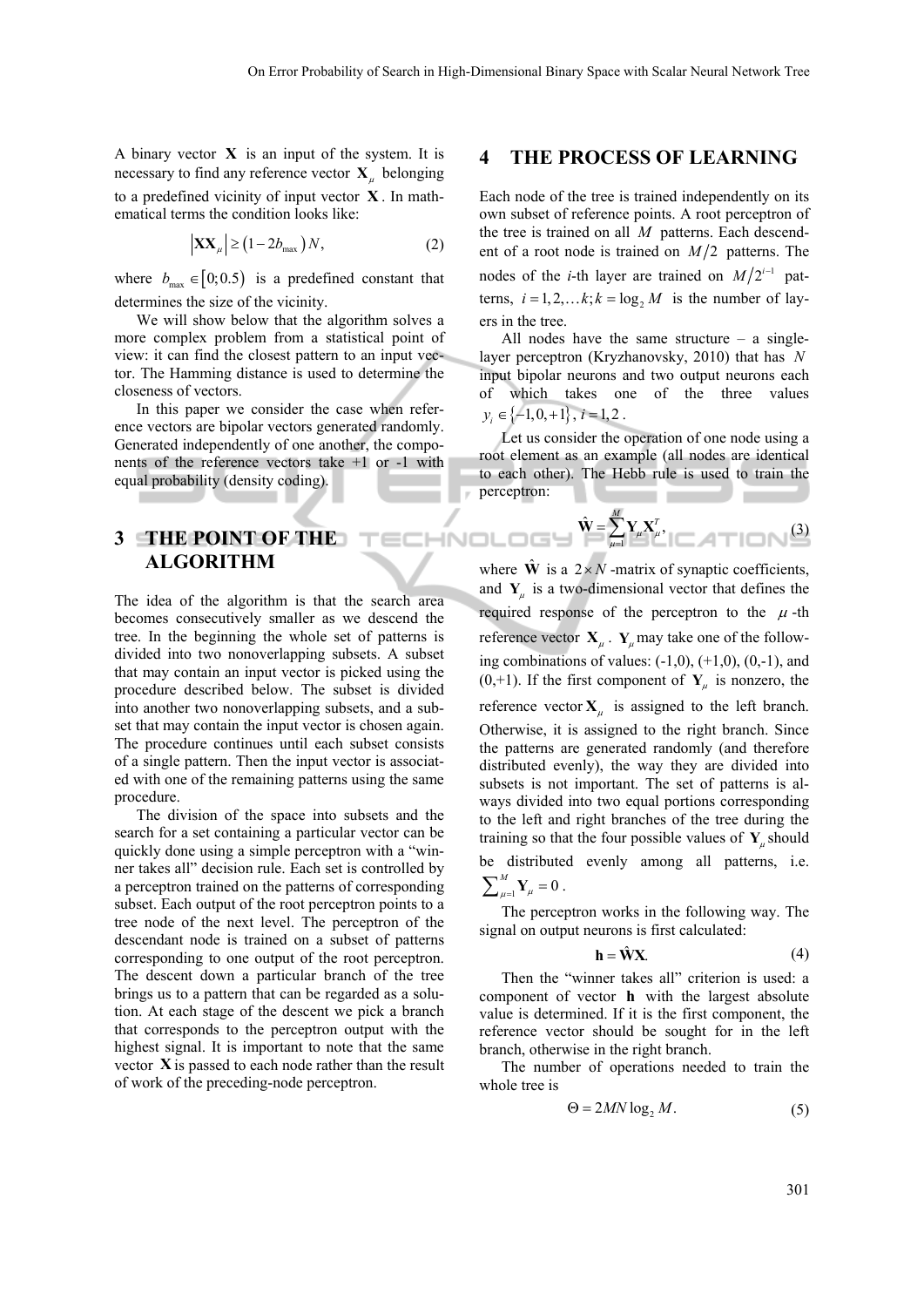### **5 THE SEARCH ALGORITHM**

Before we start describing the search algorithm, we should introduce a few notions concerning the algorithm.

*Pool of losers*. When vector **X** is presented to a perceptron, it produces certain signals at the outputs. An output that gives the largest signal is regarded as a winner, the others as losers. The pool of losers keeps the value of the output-loser and the location of the corresponding node.

*Pool of responses*. After the algorithm comes to a solution (tree leaf), the number of a pattern associated with the leaf and the value of the output signal of a perceptron corresponding to the solution are stored in the pool of responses. So each pattern has its leaf in the tree.

*Search stopping criterion*. If the algorithm comes to a tree leaf and the signal amplitude becomes greater than a threshold value, the search stops. It means that condition (2) holds.

*Location of a node* is a unique identifier of the node.

*Descending the tree* is going down from one node to another until the leaf is reached. The branching algorithm is as follows:

- 1. The input neurons of a perceptron associated with a current tree node are initiated by input vector **X**. Output signals of the perceptron  $h<sub>L</sub>$  and  $h<sub>R</sub>$ are calculated.
- 2. The output with the highest signal and the descendent node related to this output (descendentwinner) are determined. The signal value of the loser output and location of the corresponding descendent-node are stored in the pool of losers.
- 3. If a tree leaf is reached, go to step 5, otherwise to step 4.
- 4. Steps 1 to 4 are repeated for the descendentwinner.
- 5. The result is put in the pool of responses. At this point the branching algorithm stops.

Now we can formulate our algorithm. Process of descending different tree branches is repeated until the stopping criterion is met. The stages of the algorithm are:

- 1. We descend the tree from the root node to a leaf. The pool of losers and pool of responses are filled in during the process.
- 2. We check the stopping criterion (2) for the leaf, i.e. we check if the scalar product of vector **X** and the pattern related to the leaf is greater than a

predefined threshold. If the criterion is met, we go to step 4, otherwise to step 3.

- 3. If the criterion fails, we pick a node with the highest signal amplitude from the pool of losers and repeat steps 1 to 3 starting the descend from this node now.
- 4. We pick a pattern with the highest signal value in the pool of responses, and regard it as a solution.

# **6 EXAMPLE OF THE ALGORITHM OPERATION**

Let us exemplify the operation of the algorithm. Figure 1 shows a step-by-step illustration of the algorithm for a tree built for eight patterns  $(M = 8)$ . Step 1: the tree root (node 0) receives input vector **X**. The root perceptron generates signals  $h_i$  and  $h_k$ at its outputs. Let  $|h_k| > |h_k|$ , then  $h_k$  and the location of the descendant-node connected to the right output (node 2) are placed in the pool of losers. Step 2: vector **X** is fed to the node-winner (node 1). A winning node is determined again and the loser is put in the pool (e.g.  $h_{LL}$  and node 3). Step 3: after reaching the leaves, we put patterns  $(X_3 \text{ and } X_4)$ associated with the leaves and signal values  $h_{LRL} = \mathbf{XX}_3$  and  $h_{LRR} = \mathbf{XX}_4$  in the pool of responses. Then we check if the patterns meet criterion (2). In our case the criterion is not met, so the algorithm continues its work. Step 4: if none of the patterns satisfies the solution, we pick the highest-signal node from the pool of losers (for example, node 2



Figure 1: An example of the algorithm operation.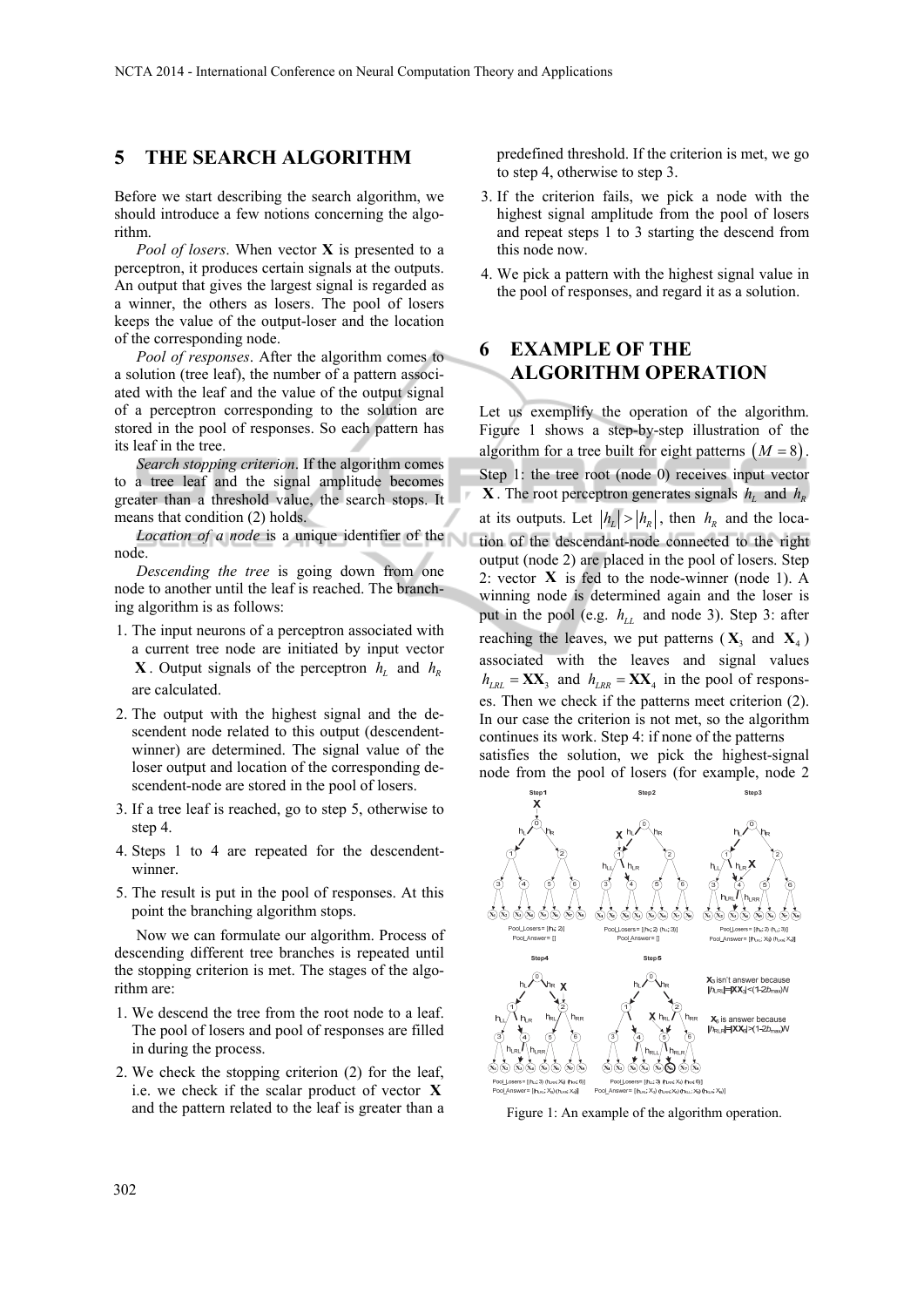with signal  $h_R$ ). Step 5: now the descent starts from this node (node 2) and continues until we reach the leaves while the pool of losers taking new elements. At that pair  $(h_n; 2)$  is moved away from the pool of losers. Here  $|h_{\text{RLL}}| > |h_{\text{RLR}}|$  and  $(1-2b_{\text{max}})N < |h_{\text{RLR}}|$ , i.e. criterion (2) is true for pattern  $X_6$ . The pattern becomes the winner and the algorithm stops. If the criterion never works during the operation of the algorithm, the pattern from the pool of responses with the highest signal value is regarded as winner.

# **7 ESTIMATION OF THE ERROR PROBABILITY**

It is hard to obtain a precise estimate of the error probability for the proposed algorithm as for now. However, it is possible to get its upper bound.

SNN-tree algorithm can fail in case when there is more than one pattern that satisfies criterion  $(2)$  in  $\qquad \qquad$  8 the set. Formally, the probability of this event can be written as:

$$
P^* = 1 - \Pr\bigg[\bigcap_{m=1}^{M-1} \big| \mathbf{X} \mathbf{X}_m \big| < (1 - 2b_{\max})N\bigg].\tag{6}
$$

Presence of such patterns does not always lead to the algorithm failure. Therefore, probability (6) can be used as an estimation of the upper bound on the proposed algorithm failure.

Equation (6) can be calculated exactly by formula:

$$
P^* = 1 - \left\{ 1 - \sum_{k=0}^{\frac{b_{\text{max}}N}{2}} \frac{C_N^k}{2^{N-1}} \right\}^{M-1}.
$$
 (7)

However, it is not possible to use formula (7) at large values of *N* (*N*>200). For high dimensions, it is better to use approximation:

$$
P^* < \frac{2M}{\sqrt{2\pi\tilde{N}}} \exp\left(-\frac{\tilde{N}}{2}\right), \quad \tilde{N} = N(1 - 2b_{\text{max}})^2. \tag{8}
$$

Equation (8) shows that the error probability exponentially decreases as the problem dimensionality *N* grows. For example, at  $N=500$  and  $b_{max}=0.3$  power of the exponent is -40, which explains the fact that experimental error probability for high dimensions could not be measured in work (Kryzhanovsky, 2014). In fact, SNN-tree can be considered exact for high dimensional problems.

Figure 2 shows dependence of the error probability on dimensionality *N* at  $b_{\text{max}}=0.3$  and *M=N*. As



expected, the error probability of the algorithm (markers) is smaller than probabilities calculated using (7) and (8) (solid lines). Therefore, expressions (7) and (8) can be used for algorithm reliability estimation. Moreover, it can be seen that expression (8) is a sufficient approximation of (7).

# **8 ESTIMATION OF THE COMPUTATIONAL COMPLEXITY**

Estimation of the proposed algorithm computational complexity is a quite sophisticated problem that was not solved yet. In this section, results of computational modeling are presented.

It was shown in work (Kryzhanovsky, 2014) that the problem in hand could be solved using only these two algorithms: exhaustive search and SNNtree. Conducted research shows that the proposed algorithm works faster than exhaustive search, however it errors may occur. According to the results from the previous sections, the error probability at dimensionality *N*≥500 is so small that it can be neglected. Therefore, even a small speed advantage of SNN-tree over exhaustive search makes it preferable.



Figure 3: The speed advantage of SNN-tree over exhaustive search (markers - experiment; solid lines – estimation).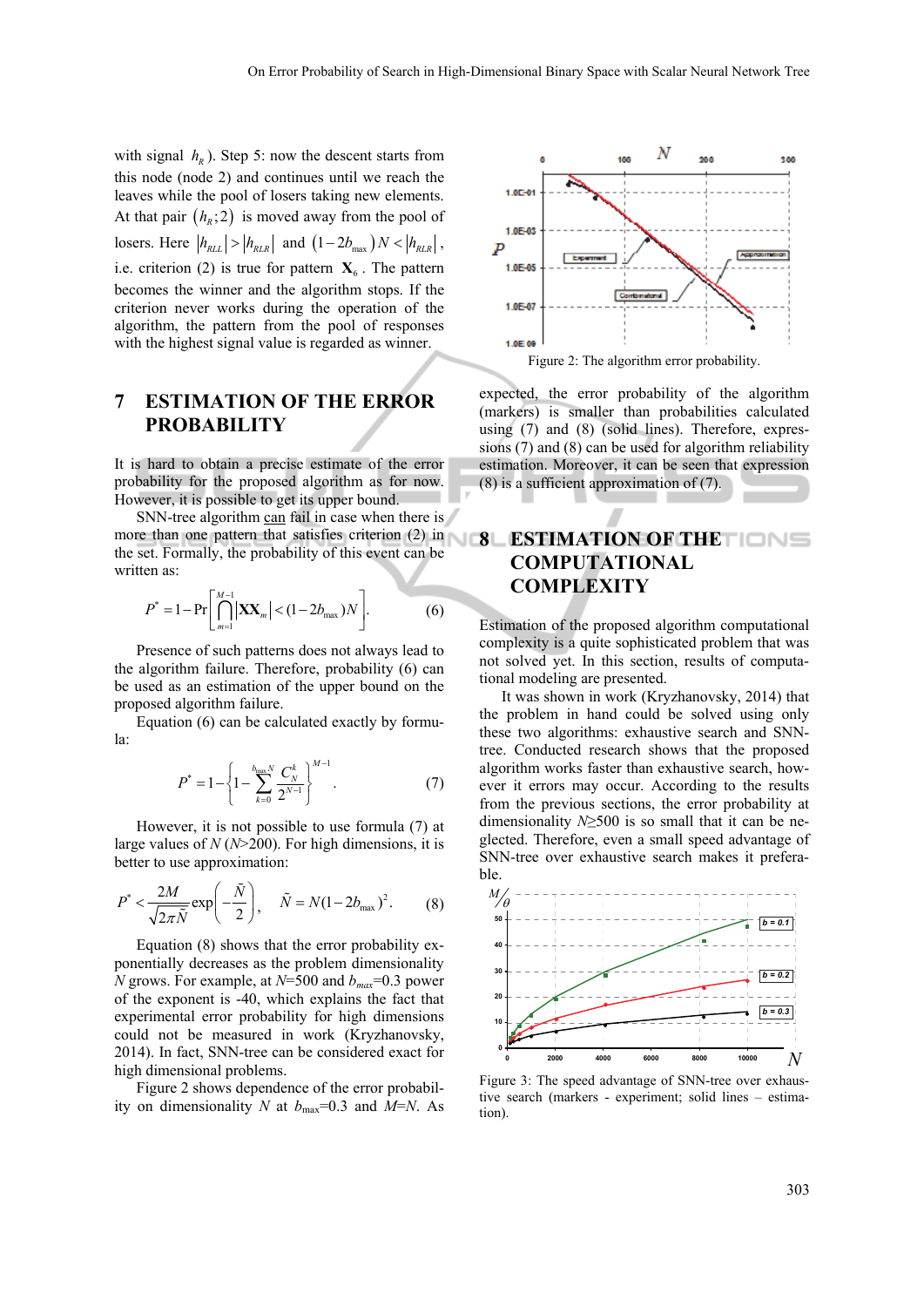Experiments show (Fig. 3) that as dimensionality *N* grows the speed advantage of SNN-tree over exhaustive search increases. For example, at  $N=M=2000$  and  $b=0.2$  SNN-tree is faster than exhaustive search in 12 times, and at *N=M*=10 000 acceleration reaches 26 times. Note  $b_{\text{max}}$  is a fixed value, but *b* is a number of distorted components in the input vector. Using experimental result, we estimated the average number of scalar product operations needed for SNN-tree search:

$$
\theta = M \exp\{1.3 + b - (0.44 - 0.4b)\log_2 N\}.
$$
 (9)

Solid lines in figure 3 were built using equation (9). This equation allows estimating average speed advantage of SNN-tree over exhaustive search. Using (9), it is possible to predict advantage of SNNtree at large values of parameters (table 1).

Table 1: The speed advantage of SNN-tree over exhaustive search for  $M=N=10^5$  and  $b_{\text{max}}=0.3$  using equation (9).

|     | $M/\theta$ |  |
|-----|------------|--|
| 0.1 | 189        |  |
| 0.2 | 88         |  |
| 0.3 |            |  |

#### **9 CONCLUSIONS**

The paper considers the problem of nearest-neighbor search in a high-dimensional configuration space. The use of most popular methods (k-d tree, spilltree, BBF-tree, LSH) proved to be inefficient in this case. We offered a tree-like algorithm that solves the given problem (SNN-tree).

In this work, theoretical estimate of the upper bound on the error probability of SNN-tree algorithm was obtained. This estimate shows that the error probability decreases as the dimensionality of the problem grows. Since even at *N*>500 the error is less than  $10^{-15}$ , it does not seem possible to measure it experimentally. Therefore, it is safe to say that SNN-tree is an exact algorithm. Research investigations of the computational complexity of the algorithm shows that the speed advantage of SNN-tree algorithm over exhaustive search increases as the dimensionality *N* grows.

So, we can conclude that SNN-tree algorithm represents an efficient alternative to exhaustive search.

#### **ACKNOWLEDGEMENTS**

The research is supported by the Russian Foundation for Basic Research (grant 12-07-00295a).

### **REFERENCES**

- Friedman, J.H., Bentley, J.L. and Finkel, R.A., 1977.*An algorithm for finding best matches in logarithmic expected time.* ACM Transactions on Mathematical Software. vol. 3. pp. 209–226.
- Ting Liu, Andrew W. Moore, Alexander Gray and Ke Yang., 2004. *An Investigation of Practical Approximate Nearest Neighbor Algorithms.* Proceeding of Conference. Neural Information Processing Systems.
- Indyk, P. and Motwani, R., 1998. *Approximate nearest neighbors: Towards removing the curse of dimensionality*. In Proc.  $30<sup>th</sup>$  STOC. pp.  $604-613$ .
- Beis, J.S. and Lowe, D.G., 1997. *Shape Indexing Using Approximate Nearest-Neighbor Search in High-Dimensional Spaces*. Proceedings of IEEE Computer Society Conference on Computer Vision and Pattern NOL Recognition. pp. 1000-1006.
	- Kryzhanovsky B., Kryzhanovskiy V., Litinskii. L., 2010. *Machine Learning in Vector Models of Neural Networks.* // Advances in Machine Learning II. Dedicated to the memory of Professor Ryszard S. Michalski. Koronacki, J., Ras, Z.W., Wierzchon, S.T. (et al.) (Eds.), Series "Studies in Computational Intelligence". Springer. SCI 263, pp. 427–443.
	- Kryzhanovsky V., Malsagov M., Tomas J.A.C., 2013. *Hierarchical Classifier: Based on Neural Networks Searching Tree with Iterative Traversal and Stop Criterion.* Optical Memory and Neural Networks (Information Optics). vol. 22. No. 4. pp. 217–223.
	- Kryzhanovsky V., Malsagov M., Zelavskaya I., Tomas J.A.C., 2014. *High-Dimensional Binary Pattern Classification by Scalar Neural Network Tree.* Proceedings of International Conference on Artificial Neural Networks. (in print).

# **APPENDIX A**

It is necessary to calculate the following probability:

$$
P^* = 1 - \Pr\left[\bigcap_{m=1}^{M-1} |\mathbf{XX}_m| < (1 - 2b_{\max})N\right].\tag{A1}
$$

Let scalar products  $XX_m$  and  $XX_u$  be independent random quantities,  $m \neq \mu$ .

$$
P^* = 1 - \prod_{m=1}^{M-1} \Pr\Big[|\mathbf{XX}_m| < (1 - 2b_{\max})N\Big].\tag{A2}
$$